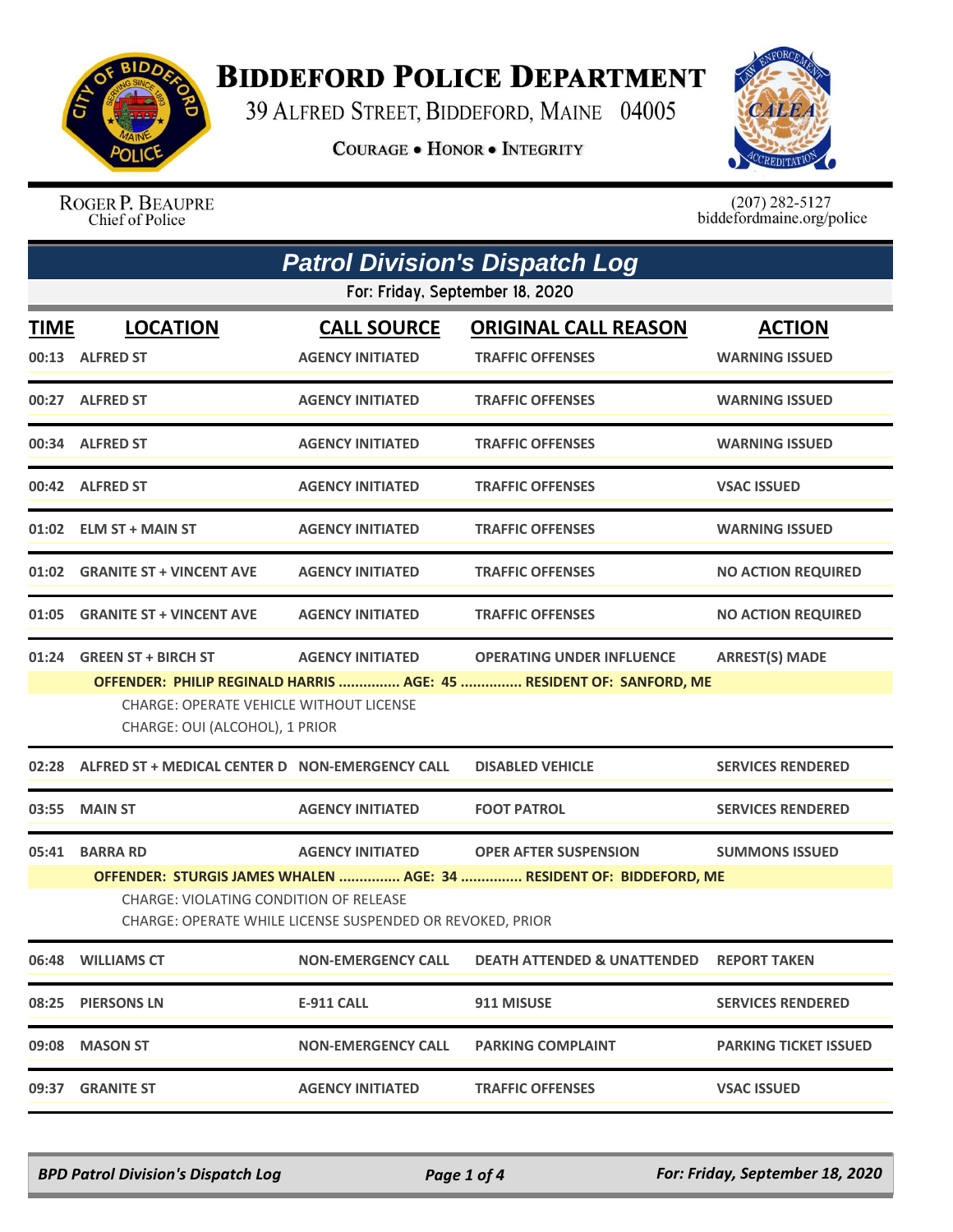| <b>TIME</b> | <b>LOCATION</b>                                                 | <b>CALL SOURCE</b>        | <b>ORIGINAL CALL REASON</b>                                     | <b>ACTION</b>               |
|-------------|-----------------------------------------------------------------|---------------------------|-----------------------------------------------------------------|-----------------------------|
|             | 09:54 WEST ST + GRANITE ST                                      | <b>NON-EMERGENCY CALL</b> | <b>DRIVING COMPLAINT</b>                                        | <b>GONE ON ARRIVAL</b>      |
|             | 10:05 HILL ST                                                   | <b>AGENCY INITIATED</b>   | <b>TRAFFIC OFFENSES</b>                                         | <b>WARNING ISSUED</b>       |
|             | 10:05 SOUTH ST                                                  | <b>NON-EMERGENCY CALL</b> | <b>TRESPASSING</b>                                              | <b>SERVICES RENDERED</b>    |
|             | 10:20 WEST ST + MARION AVE                                      | <b>AGENCY INITIATED</b>   | <b>TRAFFIC OFFENSES</b>                                         | <b>VSAC ISSUED</b>          |
|             | 10:24 ALFRED ST                                                 | <b>NON-EMERGENCY CALL</b> | <b>TRAFFIC OFFENSES</b>                                         | <b>NEGATIVE CONTACT</b>     |
|             | 10:45 WEST ST + MARION AVE                                      | <b>AGENCY INITIATED</b>   | <b>TRAFFIC OFFENSES</b>                                         | <b>VSAC ISSUED</b>          |
|             | 10:54 ALFRED ST                                                 | <b>E-911 CALL</b>         | <b>SUSPICION</b>                                                | <b>SERVICES RENDERED</b>    |
|             | 10:57 WEST ST + PRISCILLA AVE AGENCY INITIATED TRAFFIC OFFENSES |                           |                                                                 | <b>SUMMONS ISSUED</b>       |
|             |                                                                 |                           | OFFENDER: JOSHUA ALAN HUFF  AGE: 29  RESIDENT OF: BIDDEFORD, ME |                             |
|             | <b>CHARGE: ATTACHING FALSE PLATES</b>                           |                           |                                                                 |                             |
|             | 11:08 SOUTH ST                                                  | <b>WALK-IN AT STATION</b> | <b>PAPERWORK</b>                                                | <b>SERVICES RENDERED</b>    |
|             | 11:08 ALFRED ST                                                 | <b>WALK-IN AT STATION</b> | <b>COURT ORDERED CHECK IN</b>                                   | <b>CALL TRANSFERRED</b>     |
|             | 11:14 BIRCH ST                                                  | <b>NON-EMERGENCY CALL</b> | <b>DOMESTIC COMPLAINTS</b>                                      | <b>REPORT TAKEN</b>         |
|             | 11:16 SOUTH ST                                                  | <b>AGENCY INITIATED</b>   | <b>PAPERWORK</b>                                                | <b>PAPERWORK NOT SERVED</b> |
|             | 11:33 WEST ST                                                   | <b>E-911 CALL</b>         | 911 MISUSE                                                      | <b>SERVICES RENDERED</b>    |
|             | 11:44 ALFRED ST                                                 | <b>NON-EMERGENCY CALL</b> | <b>PAPERWORK</b>                                                | <b>PAPERWORK SERVED</b>     |
|             | 12:18 SOUTH ST                                                  | <b>E-911 CALL</b>         | <b>ASSIST OTHER AGENCY</b>                                      | <b>REPORT TAKEN</b>         |
|             | 12:29 ELM ST                                                    | <b>WALK-IN AT STATION</b> | <b>HARASSMENT</b>                                               | <b>FIELD INTERVIEW</b>      |
|             | <b>12:30 MAIN ST</b>                                            | <b>NON-EMERGENCY CALL</b> | <b>ARTICLES LOST/FOUND</b>                                      | <b>REPORT TAKEN</b>         |
|             | 12:42 SUMMER ST                                                 | <b>AGENCY INITIATED</b>   | <b>ANIMAL COMPLAINT</b>                                         | <b>SERVICES RENDERED</b>    |
|             | 12:56 ELM ST                                                    | <b>NON-EMERGENCY CALL</b> | <b>HARASSMENT</b>                                               | <b>NO ACTION REQUIRED</b>   |
|             | 13:53 ALFRED ST                                                 | <b>NON-EMERGENCY CALL</b> | <b>DISABLED VEHICLE</b>                                         | <b>GONE ON ARRIVAL</b>      |
|             | 14:16 ELM ST                                                    | <b>AGENCY INITIATED</b>   | <b>TRAFFIC OFFENSES</b>                                         | <b>WARNING ISSUED</b>       |
|             | 14:30 WEST ST + GUINEA RD                                       | <b>NON-EMERGENCY CALL</b> | <b>PASS STOPPED SCHOOL BUS</b>                                  | <b>SERVICES RENDERED</b>    |
|             | 14:36 UNION ST                                                  | <b>E-911 CALL</b>         | 911 MISUSE                                                      | <b>SERVICES RENDERED</b>    |
|             | 14:49 POOL ST                                                   | <b>NON-EMERGENCY CALL</b> | <b>MESSAGE DELIVERY</b>                                         | <b>NEGATIVE CONTACT</b>     |
|             |                                                                 |                           |                                                                 |                             |

*BPD Patrol Division's Dispatch Log Page 2 of 4 For: Friday, September 18, 2020*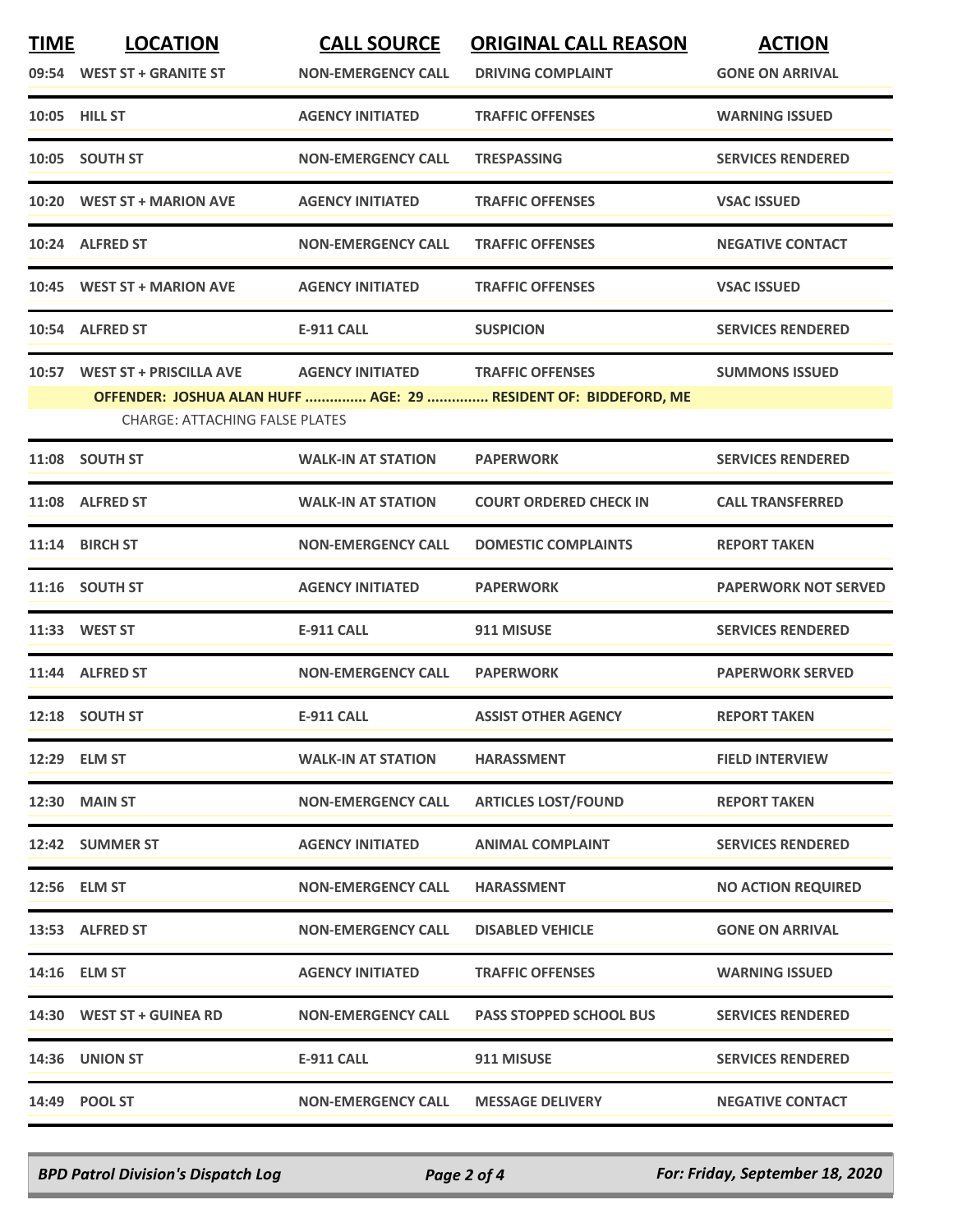| <b>TIME</b> | <b>LOCATION</b><br>15:07 ORCHARD ST | <b>CALL SOURCE</b><br><b>NON-EMERGENCY CALL</b> | <b>ORIGINAL CALL REASON</b><br><b>DISTURBANCE / NOISE</b>            | <b>ACTION</b><br><b>SERVICES RENDERED</b> |
|-------------|-------------------------------------|-------------------------------------------------|----------------------------------------------------------------------|-------------------------------------------|
|             | 15:14 MAIN ST                       | <b>NON-EMERGENCY CALL</b>                       | <b>DRINKING IN PUBLIC</b>                                            | <b>SUMMONS ISSUED</b>                     |
|             | <b>CHARGE: DRINKING IN PUBLIC</b>   | CHARGE: VIOLATING CONDITION OF RELEASE          | OFFENDER: RICHARD SAMUEL ROGERS  AGE: 51  RESIDENT OF: BIDDEFORD, ME |                                           |
|             | 15:35 ALFRED ST                     | <b>WALK-IN AT STATION</b>                       | <b>PAPERWORK</b>                                                     | <b>SERVICES RENDERED</b>                  |
|             | 15:47 CLEAVES ST                    | <b>NON-EMERGENCY CALL</b>                       | <b>POLICE INFORMATION</b>                                            | <b>REFERRED OTHER AGENCY</b>              |
| 15:53       | <b>HILLS BEACH RD</b>               | <b>NON-EMERGENCY CALL</b>                       | <b>FIRE DRILLS</b>                                                   | <b>SERVICES RENDERED</b>                  |
|             | 15:55 ALFRED ST                     | <b>NON-EMERGENCY CALL</b>                       | <b>CRIMINAL MISCHIEF</b>                                             | <b>SERVICES RENDERED</b>                  |
|             | 16:04 CLEAVES ST                    | <b>NON-EMERGENCY CALL</b>                       | <b>TRESPASSING</b>                                                   | <b>FIELD INTERVIEW</b>                    |
|             | 16:07 PINE ST                       | <b>WALK-IN AT STATION</b>                       | <b>FRAUD / SCAM</b>                                                  | <b>REPORT TAKEN</b>                       |
|             | 16:58 BOULDER WAY                   | <b>E-911 CALL</b>                               | <b>SUSPICION</b>                                                     | <b>SERVICES RENDERED</b>                  |
|             | 16:59 ALFRED ST                     | <b>AGENCY INITIATED</b>                         | <b>ALL OTHER</b>                                                     | <b>SERVICES RENDERED</b>                  |
|             | 17:14 GOVE ST                       | <b>E-911 CALL</b>                               | <b>DOMESTIC COMPLAINTS</b>                                           | <b>REPORT TAKEN</b>                       |
|             | 17:20 ELM ST                        | <b>E-911 CALL</b>                               | 911 MISUSE                                                           | <b>NEGATIVE CONTACT</b>                   |
|             | 17:27 LACONIA ST                    | <b>WALK-IN AT STATION</b>                       | <b>MOTOR VEHICLE THEFT</b>                                           | <b>UNFOUNDED</b>                          |
|             | 17:37 POOL ST                       | <b>WALK-IN AT STATION</b>                       | <b>BRUSH / GRASS FIRE</b>                                            | <b>EXTINGUISHED</b>                       |
|             | 17:54 BRADBURY ST                   | <b>NON-EMERGENCY CALL</b>                       | <b>TRESPASSING</b>                                                   | <b>CIVIL COMPLAINT</b>                    |
|             | 18:32 ALFRED ST                     | NON-EMERGENCY CALL                              | <b>CRIM THREAT / TERRORIZING</b>                                     | <b>UNFOUNDED</b>                          |
|             | 18:38 MAY ST + ROBERTS ST           | <b>AGENCY INITIATED</b>                         | <b>TRAFFIC OFFENSES</b>                                              | <b>VSAC ISSUED</b>                        |
|             | 18:41 ELM ST                        | <b>AGENCY INITIATED</b>                         | <b>ARTICLES LOST/FOUND</b>                                           | <b>SERVICES RENDERED</b>                  |
|             | 18:47 PEARL ST                      | E-911 CALL                                      | 911 MISUSE                                                           | <b>DISPATCH HANDLED</b>                   |
|             | 19:05 ALFRED ST                     | NON-EMERGENCY CALL                              | <b>DISTURBANCE / NOISE</b>                                           | <b>SERVICES RENDERED</b>                  |
|             | 19:17 SOUTH ST                      | <b>AGENCY INITIATED</b>                         | <b>TRAFFIC OFFENSES</b>                                              | <b>WARNING ISSUED</b>                     |
|             | 19:30 FOSS ST + KING ST             | NON-EMERGENCY CALL                              | <b>CHECK WELFARE</b>                                                 | <b>SERVICES RENDERED</b>                  |
|             | 19:32 PINETTE AVE                   | <b>NON-EMERGENCY CALL</b>                       | <b>ASSAULT</b>                                                       | <b>REPORT TAKEN</b>                       |